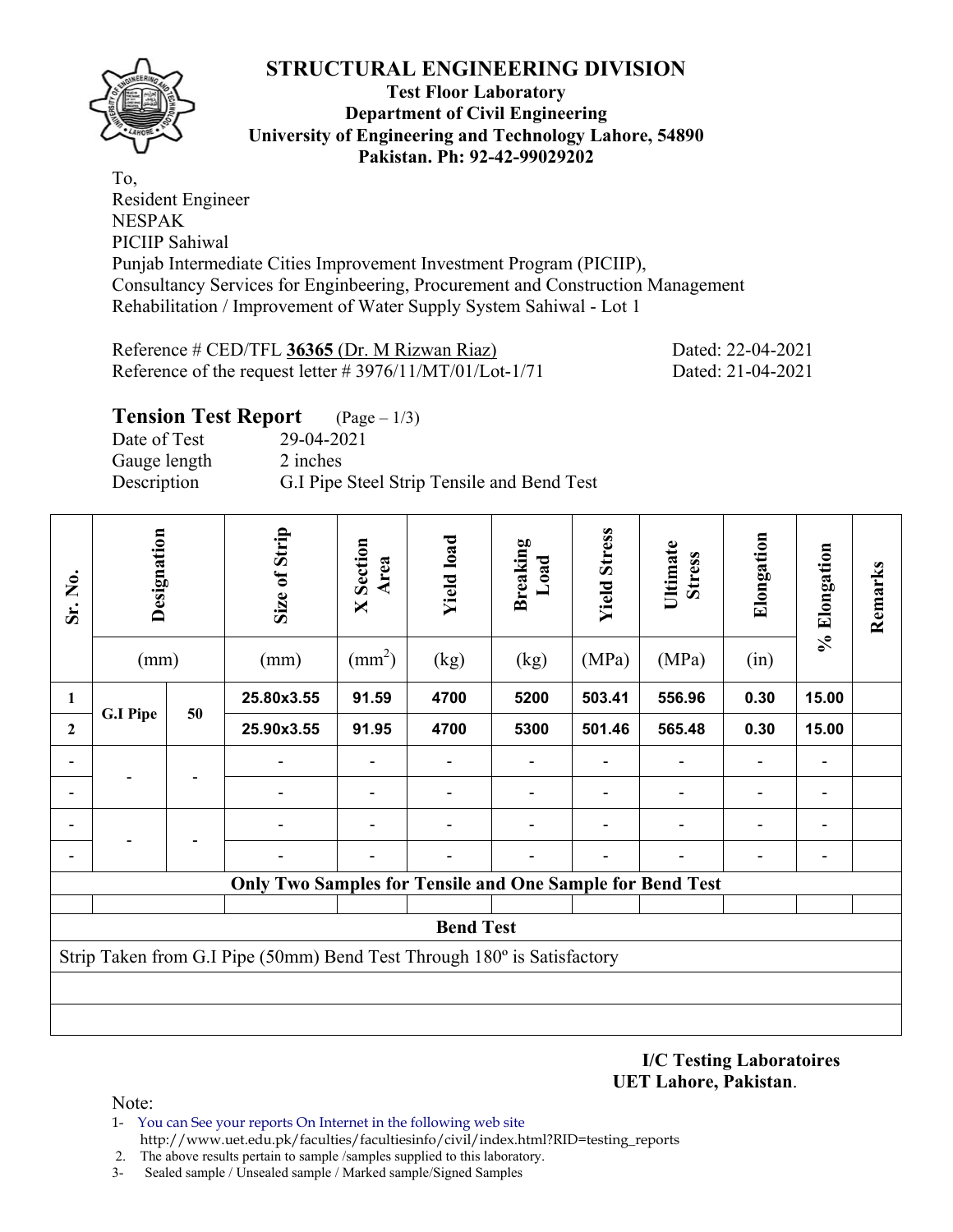

#### **Test Floor Laboratory Department of Civil Engineering University of Engineering and Technology Lahore, 54890 Pakistan. Ph: 92-42-99029202**

To, Resident Engineer NESPAK PICIIP Sahiwal Punjab Intermediate Cities Improvement Investment Program (PICIIP), Consultancy Services for Enginbeering, Procurement and Construction Management Rehabilitation / Improvement of Water Supply System Sahiwal - Lot 1

Reference # CED/TFL **36365** (Dr. M Rizwan Riaz) Dated: 22-04-2021 Reference of the request letter # 3976/11/MT/01/Lot-1/71 Dated: 21-04-2021

## **Seamless/Flattening Test Report** (Page – 2/3)

Date of Test 29-04-2021 Description G.I Pipe Seamless Test as per ASTM-A53-02

| Sr.<br>No.   | Designation                     | <b>Test Type</b> | <b>Observation/Results</b>        |  |  |  |  |  |  |  |  |
|--------------|---------------------------------|------------------|-----------------------------------|--|--|--|--|--|--|--|--|
| $\mathbf{1}$ |                                 | <b>Ductility</b> | No crack was observed             |  |  |  |  |  |  |  |  |
|              | Pipe 50mm                       | <b>Soundness</b> | No evidence of lamination noticed |  |  |  |  |  |  |  |  |
|              |                                 |                  |                                   |  |  |  |  |  |  |  |  |
|              |                                 |                  |                                   |  |  |  |  |  |  |  |  |
|              |                                 |                  |                                   |  |  |  |  |  |  |  |  |
|              |                                 |                  |                                   |  |  |  |  |  |  |  |  |
|              |                                 |                  | $\overline{\phantom{0}}$          |  |  |  |  |  |  |  |  |
|              |                                 |                  |                                   |  |  |  |  |  |  |  |  |
|              |                                 |                  |                                   |  |  |  |  |  |  |  |  |
|              |                                 |                  |                                   |  |  |  |  |  |  |  |  |
|              |                                 |                  |                                   |  |  |  |  |  |  |  |  |
|              |                                 |                  |                                   |  |  |  |  |  |  |  |  |
|              | <b>Only One Sample for Test</b> |                  |                                   |  |  |  |  |  |  |  |  |
|              |                                 |                  |                                   |  |  |  |  |  |  |  |  |

**I/C Testing Laboratoires UET Lahore, Pakistan**.

Note:

1- You can See your reports On Internet in the following web site http://www.uet.edu.pk/faculties/facultiesinfo/civil/index.html?RID=testing\_reports

2. The above results pertain to sample /samples supplied to this laboratory.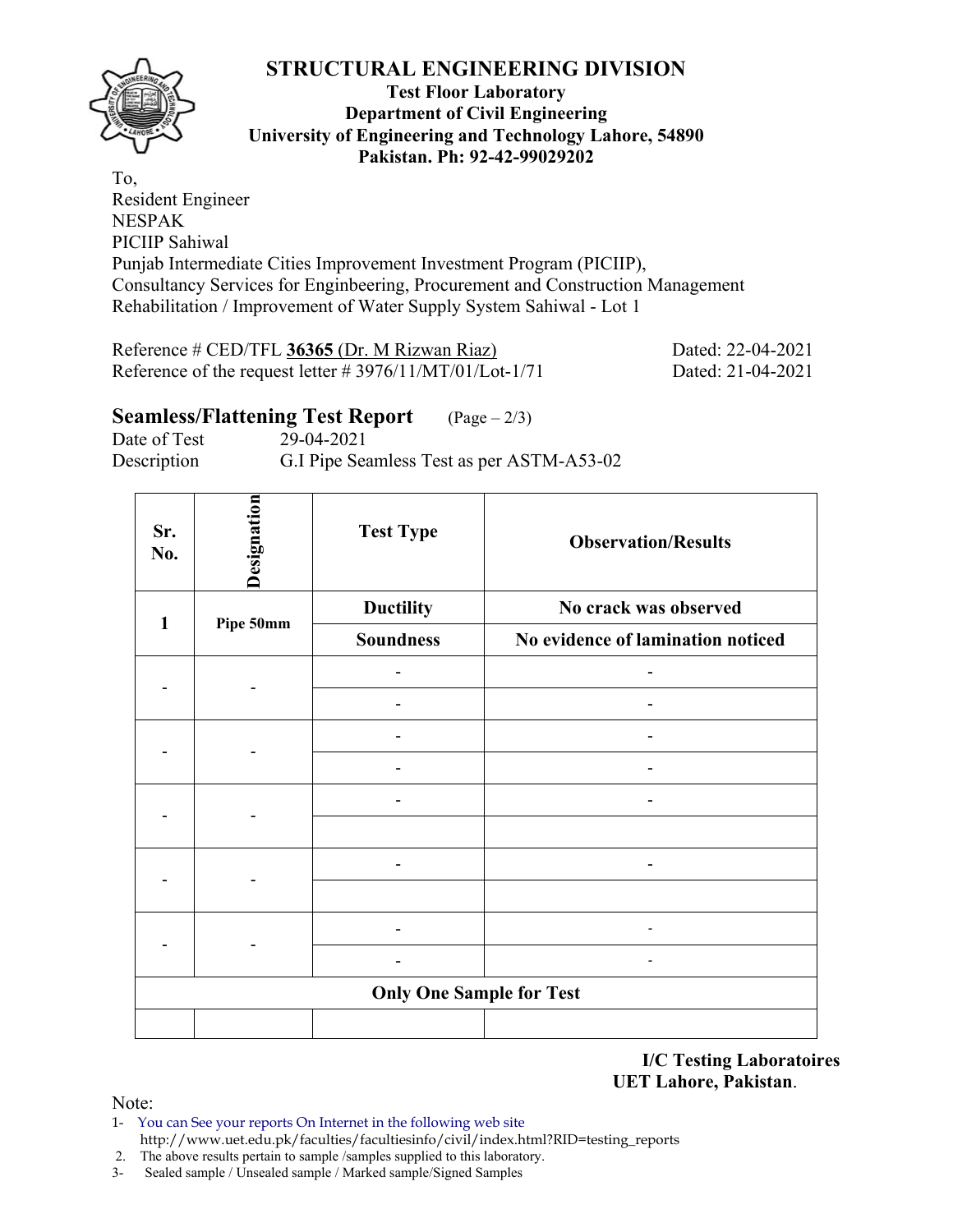

#### **Test Floor Laboratory Department of Civil Engineering University of Engineering and Technology Lahore, 54890 Pakistan. Ph: 92-42-99029202**

To, Resident Engineer NESPAK PICIIP Sahiwal Punjab Intermediate Cities Improvement Investment Program (PICIIP), Consultancy Services for Enginbeering, Procurement and Construction Management Rehabilitation / Improvement of Water Supply System Sahiwal - Lot 1

| Reference # CED/TFL 36365 (Dr. M Rizwan Riaz)               | Dated: 22-04-2021 |
|-------------------------------------------------------------|-------------------|
| Reference of the request letter $\# 3976/11/MT/01/Lot-1/71$ | Dated: 21-04-2021 |

# **Weight &Size Test Report** (Page – 3/3)

Date of Test 29-04-2021 Description G.I Pipe Weight and Size Test

| Sr.<br>No.   | Designation    | Weight         | Length | Weight per Unit<br>Length       | <b>Diameter</b><br>External | <b>Diameter</b><br>Internal | Wall Thickness               | Remark |
|--------------|----------------|----------------|--------|---------------------------------|-----------------------------|-----------------------------|------------------------------|--------|
|              | (mm)           | (g)            | (mm)   | (kg/m)                          | (mm)                        | (mm)                        | (mm)                         |        |
| $\mathbf{1}$ | 50             | 294            | 59.80  | 4.92                            | 60.10                       | 53.00                       | 3.55                         |        |
|              | $\blacksquare$ | $\blacksquare$ |        |                                 |                             |                             |                              |        |
|              |                |                |        |                                 |                             |                             |                              |        |
|              |                |                |        |                                 |                             |                             |                              |        |
|              |                |                |        |                                 |                             |                             | $\qquad \qquad \blacksquare$ |        |
|              |                |                |        |                                 |                             |                             |                              |        |
|              |                | -              |        |                                 |                             |                             |                              |        |
|              |                |                |        |                                 |                             |                             |                              |        |
|              |                | -              |        |                                 | -                           | -                           | $\overline{\phantom{a}}$     |        |
|              |                |                |        | <b>Only One Sample for Test</b> |                             |                             |                              |        |
|              |                |                |        |                                 |                             |                             |                              |        |

**I/C Testing Laboratoires UET Lahore, Pakistan**.

Note:

1- You can See your reports On Internet in the following web site http://www.uet.edu.pk/faculties/facultiesinfo/civil/index.html?RID=testing\_reports

2. The above results pertain to sample /samples supplied to this laboratory.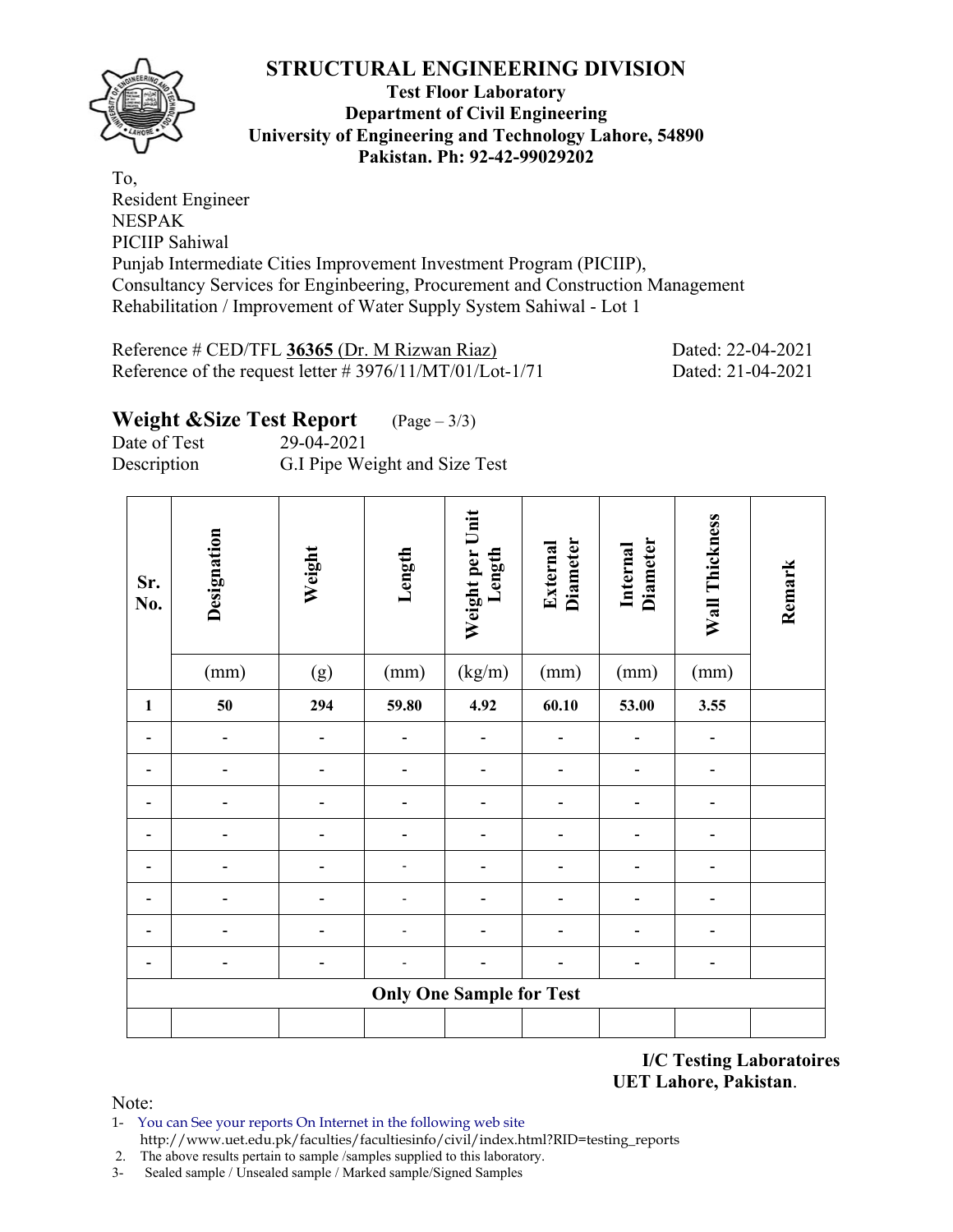

#### **Test Floor Laboratory Department of Civil Engineering University of Engineering and Technology Lahore, 54890 Pakistan. Ph: 92-42-99029202**

To, Executive Engineer PWD PHE Division Kotli (Water Supply Scheme Charhoi)

Reference # CED/TFL **36371** (Dr. M Rizwan Riaz) Dated: 23-04-2021 Reference of the request letter # 436-38 XEN/PWD/PHE Dated: 22-03-2021

|                         | <b>Tension Test Report</b><br>$(\text{Page} - 1/3)$ |                |                                                                                |                         |                                            |                         |                     |                           |            |                          |         |      |       |  |
|-------------------------|-----------------------------------------------------|----------------|--------------------------------------------------------------------------------|-------------------------|--------------------------------------------|-------------------------|---------------------|---------------------------|------------|--------------------------|---------|------|-------|--|
|                         | Date of Test                                        |                | 29-04-2021                                                                     |                         |                                            |                         |                     |                           |            |                          |         |      |       |  |
|                         | Gauge length                                        |                | 2 inches                                                                       |                         |                                            |                         |                     |                           |            |                          |         |      |       |  |
|                         | Description                                         |                |                                                                                |                         | G.I Pipe Steel Strip Tensile and Bend Test |                         |                     |                           |            |                          |         |      |       |  |
| Sr. No.                 | Designation                                         |                | Size of Strip                                                                  | Section<br>Area<br>X    | <b>Yield load</b>                          | <b>Breaking</b><br>Load | <b>Yield Stress</b> | Ultimate<br><b>Stress</b> | Elongation | % Elongation             | Remarks |      |       |  |
|                         | (inch)                                              |                | (mm)                                                                           | $\text{(mm}^2)$         | (kg)                                       | (kg)                    | (MPa)               | (MPa)                     | (in)       |                          |         |      |       |  |
| $\mathbf{1}$            | <b>G.I Pipe</b>                                     | $\overline{2}$ | 25.80x3.60                                                                     | 92.88                   | 2700                                       | 3000                    | 285.17              | 316.86                    | 0.70       | 35.00                    |         |      |       |  |
| $\mathbf{2}$            |                                                     |                | 26.00x3.60                                                                     | 93.60                   | 2800                                       | 3100                    | 293.46              | 324.90                    | 0.65       | 32.50                    |         |      |       |  |
| $\mathbf{3}$            | <b>G.I Pipe</b>                                     | $\mathbf{3}$   | 25.90x5.00                                                                     | 129.50                  | 5400                                       | 6200                    | 409.07              | 469.67                    | 0.50       | 25.00                    |         |      |       |  |
| $\overline{\mathbf{4}}$ |                                                     |                | 25.80x4.90                                                                     | 126.42                  | 5500                                       | 6300                    | 426.79              | 488.87                    | 0.40       | 20.00                    |         |      |       |  |
| $5\phantom{.0}$         | <b>G.I Pipe</b>                                     |                |                                                                                | $\overline{\mathbf{4}}$ |                                            | 25.90x5.70              | 147.63              | 5200                      | 7900       | 345.54                   | 524.95  | 0.50 | 25.00 |  |
| 6                       |                                                     |                | 25.90x5.65                                                                     | 146.34                  | 5500                                       | 7900                    | 368.71              | 529.60                    | 0.50       | 25.00                    |         |      |       |  |
|                         |                                                     |                |                                                                                |                         |                                            |                         |                     |                           |            |                          |         |      |       |  |
|                         |                                                     |                |                                                                                |                         |                                            |                         |                     |                           |            | $\overline{\phantom{a}}$ |         |      |       |  |
|                         |                                                     |                | <b>Only Six Samples for Tensile and Three Samples for Bend Test</b>            |                         |                                            |                         |                     |                           |            |                          |         |      |       |  |
|                         |                                                     |                |                                                                                |                         |                                            |                         |                     |                           |            |                          |         |      |       |  |
|                         |                                                     |                |                                                                                |                         | <b>Bend Test</b>                           |                         |                     |                           |            |                          |         |      |       |  |
|                         |                                                     |                | Strip Taken from G.I Pipe $(2")$ Bend Test Through $180^\circ$ is Satisfactory |                         |                                            |                         |                     |                           |            |                          |         |      |       |  |
|                         |                                                     |                | Strip Taken from G.I Pipe $(3")$ Bend Test Through $180^\circ$ is Satisfactory |                         |                                            |                         |                     |                           |            |                          |         |      |       |  |
|                         |                                                     |                | Strip Taken from G.I Pipe (4") Bend Test Through 180° is Satisfactory          |                         |                                            |                         |                     |                           |            |                          |         |      |       |  |
|                         |                                                     |                |                                                                                |                         |                                            |                         |                     |                           |            |                          |         |      |       |  |

**I/C Testing Laboratoires UET Lahore, Pakistan**.

Note:

1- You can See your reports On Internet in the following web site

 http://www.uet.edu.pk/faculties/facultiesinfo/civil/index.html?RID=testing\_reports 2. The above results pertain to sample /samples supplied to this laboratory.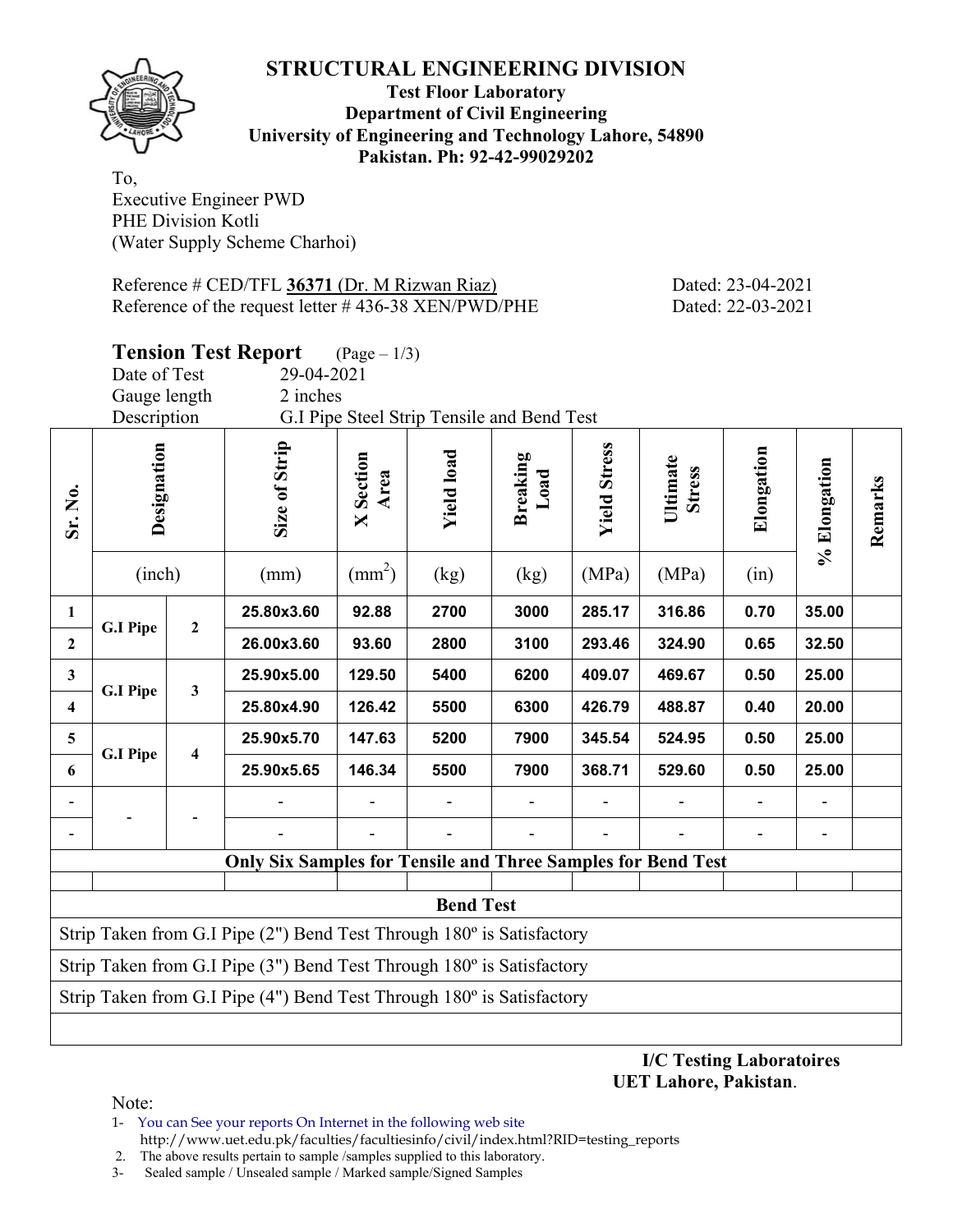

**Test Floor Laboratory Department of Civil Engineering University of Engineering and Technology Lahore, 54890 Pakistan. Ph: 92-42-99029202** 

To, Executive Engineer PWD PHE Division Kotli (Water Supply Scheme Charhoi)

Reference # CED/TFL **36371** (Dr. M Rizwan Riaz) Dated: 23-04-2021 Reference of the request letter # 436-38 XEN/PWD/PHE Dated: 22-03-2021

## **Seamless/Flattening Test Report** (Page – 2/3)

Date of Test 29-04-2021 Description G.I Pipe Seamless Test as per ASTM-A53-02

| Sr.<br>No.              | Designation | <b>Test Type</b>                   | <b>Observation/Results</b>        |
|-------------------------|-------------|------------------------------------|-----------------------------------|
| 1                       | Pipe 2"     | <b>Ductility</b>                   | No crack was observed             |
|                         |             | <b>Soundness</b>                   | No evidence of lamination noticed |
| $\overline{2}$          |             | <b>Ductility</b>                   | No crack was observed             |
|                         | Pipe 3"     | <b>Soundness</b>                   | No evidence of lamination noticed |
| $\overline{\mathbf{3}}$ |             | <b>Ductility</b>                   | No crack was observed             |
|                         | Pipe 4"     | <b>Soundness</b>                   | No evidence of lamination noticed |
|                         |             |                                    |                                   |
|                         |             |                                    |                                   |
|                         |             |                                    |                                   |
|                         |             |                                    |                                   |
|                         |             |                                    |                                   |
|                         |             |                                    |                                   |
|                         |             | <b>Only Three Samples for Test</b> |                                   |
|                         |             |                                    |                                   |

**I/C Testing Laboratoires UET Lahore, Pakistan**.

Note:

1- You can See your reports On Internet in the following web site http://www.uet.edu.pk/faculties/facultiesinfo/civil/index.html?RID=testing\_reports

2. The above results pertain to sample /samples supplied to this laboratory.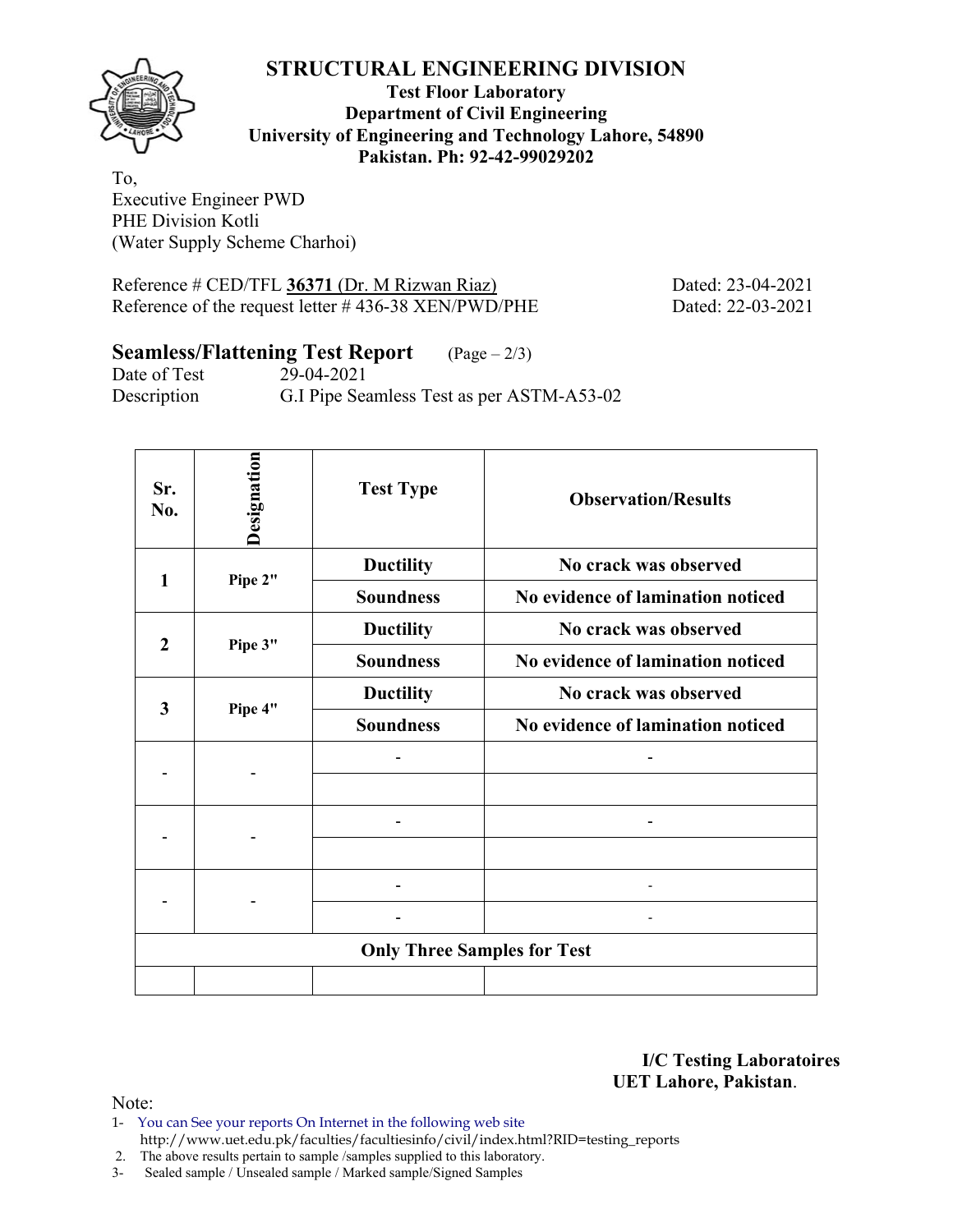

**Test Floor Laboratory Department of Civil Engineering University of Engineering and Technology Lahore, 54890 Pakistan. Ph: 92-42-99029202** 

To, Executive Engineer PWD PHE Division Kotli (Water Supply Scheme Charhoi)

Reference # CED/TFL **36371** (Dr. M Rizwan Riaz) Dated: 23-04-2021 Reference of the request letter # 436-38 XEN/PWD/PHE Dated: 22-03-2021

#### **Weight &Size Test Report** (Page – 3/3)

Date of Test 29-04-2021 Description G.I Pipe Weight and Size Test

| Sr.<br>No.   | Designation             | Weight | Length                             | Weight per Unit<br>Length | <b>Diameter</b><br>External | <b>Diameter</b><br>Internal | Wall Thickness | Remark |
|--------------|-------------------------|--------|------------------------------------|---------------------------|-----------------------------|-----------------------------|----------------|--------|
|              | (inch)                  | (g)    | (mm)                               | (kg/m)                    | (mm)                        | (mm)                        | (mm)           |        |
| $\mathbf{1}$ | $\overline{2}$          | 451    | 59.80                              | 7.54                      | 88.70                       | 81.60                       | 3.55           |        |
| $\mathbf{2}$ | $\mathbf{3}$            | 806    | 59.60                              | 13.52                     | 115.00                      | 105.00                      | 5.00           |        |
| $\mathbf{3}$ | $\overline{\mathbf{4}}$ | 1360   | 59.60                              | 22.82                     | 166.00                      | 154.70                      | 5.65           |        |
|              |                         |        |                                    |                           |                             |                             |                |        |
|              | $\overline{a}$          |        |                                    |                           |                             | $\overline{\phantom{a}}$    | ۰              |        |
|              |                         |        |                                    |                           |                             |                             |                |        |
|              |                         |        |                                    |                           |                             |                             |                |        |
|              |                         |        |                                    |                           |                             |                             |                |        |
|              |                         |        |                                    |                           |                             | -                           | -              |        |
|              |                         |        | <b>Only Three Samples for Test</b> |                           |                             |                             |                |        |
|              |                         |        |                                    |                           |                             |                             |                |        |

**I/C Testing Laboratoires UET Lahore, Pakistan**.

Note:

1- You can See your reports On Internet in the following web site http://www.uet.edu.pk/faculties/facultiesinfo/civil/index.html?RID=testing\_reports

2. The above results pertain to sample /samples supplied to this laboratory.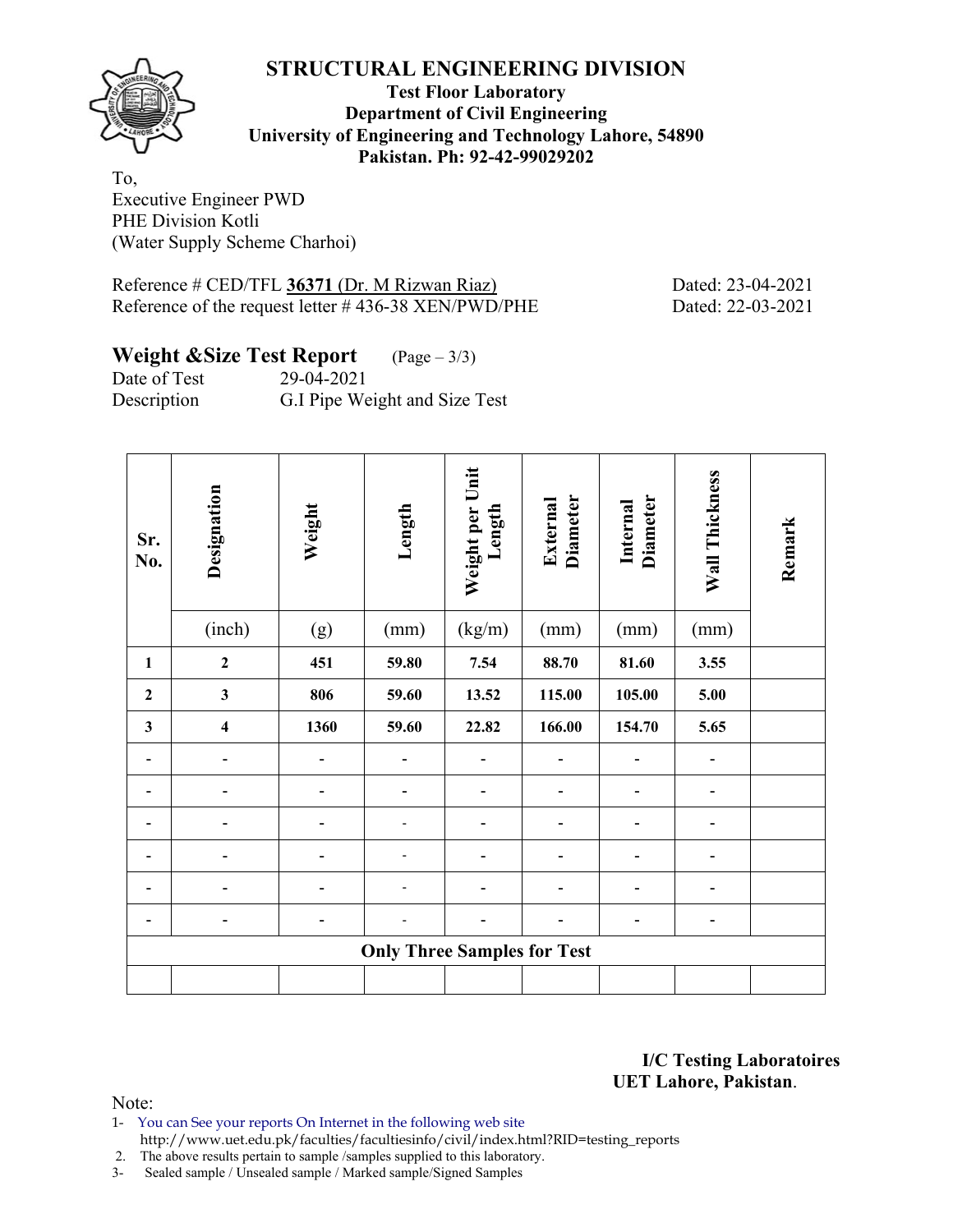

#### **Test Floor Laboratory Department of Civil Engineering University of Engineering and Technology Lahore, 54890 Pakistan. Ph: 92-42-99029202**

To, M/S Defence Housing Authority. Lahore Cantt (Const. of Boundary Wall Sector-B Town Ph-9) – (M/s DHA C)

Reference # CED/TFL 36391 (Dr. Usman Akmal) Dated: 28-04-2021 Reference of the request letter # 408/241/E/Lab/67/01/BW Dated: 27-04-2021

## **Tension Test Report** (Page -1/2)

Date of Test 29-04-2021 Gauge length 8 inches

Description Deformed Steel Bar Tensile and Bend Test as per ASTM-A615

| Sr. No.                  | Weight<br>Diameter/<br>size                   |                          |                          |                | Area<br>$(in^2)$         | <b>Yield load</b> | <b>Breaking</b><br>Load |         | <b>Yield Stress</b><br>(psi) |                                                                 | <b>Ultimate Stress</b><br>(psi) | Elongation                   | % Elongation                 | Remarks        |
|--------------------------|-----------------------------------------------|--------------------------|--------------------------|----------------|--------------------------|-------------------|-------------------------|---------|------------------------------|-----------------------------------------------------------------|---------------------------------|------------------------------|------------------------------|----------------|
|                          | $\frac{2}{10}$                                | Nominal<br>$(\#)$        | Actual<br>(inch)         | Nominal        | <b>Actual</b>            | (kg)              | (kg)                    | Nominal | Actual                       | Nominal                                                         | <b>Actual</b>                   | (inch)                       |                              |                |
| 1                        | 0.371                                         | $\overline{\mathbf{3}}$  | 0.372                    | 0.11           | 0.109                    | 3400              | 5300                    | 68200   | 68770                        | 106200                                                          | 107200                          | 1.20                         | 15.0                         |                |
| $\mathbf{2}$             | 0.371                                         | $\mathbf{3}$             | 0.373                    | 0.11           | 0.109                    | 3400              | 5400                    | 68200   | 68670                        | 108200                                                          | 109100                          | 1.10                         | 13.8                         | Saeed<br>Kasur |
|                          |                                               | Ξ.                       |                          |                |                          |                   |                         |         |                              |                                                                 | $\blacksquare$                  | $\overline{\phantom{0}}$     | $\blacksquare$               |                |
| $\blacksquare$           | $\overline{\phantom{0}}$                      | $\overline{\phantom{a}}$ | ۰                        |                | $\overline{\phantom{a}}$ |                   |                         |         |                              | $\overline{\phantom{0}}$                                        | $\overline{\phantom{0}}$        | $\overline{\phantom{0}}$     | $\blacksquare$               |                |
| $\overline{\phantom{0}}$ | -                                             | Ξ.                       | $\overline{\phantom{0}}$ | $\blacksquare$ | $\overline{\phantom{a}}$ |                   |                         |         | ۰                            | $\blacksquare$                                                  | $\overline{\phantom{a}}$        | $\qquad \qquad \blacksquare$ | $\qquad \qquad \blacksquare$ |                |
|                          |                                               | $\overline{a}$           |                          |                | $\blacksquare$           |                   |                         |         | $\overline{\phantom{0}}$     | $\overline{\phantom{0}}$                                        | $\overline{a}$                  | $\overline{\phantom{a}}$     |                              |                |
|                          |                                               |                          |                          |                |                          |                   |                         |         |                              | Note: only two samples for tensile and one sample for bend test |                                 |                              |                              |                |
|                          |                                               |                          |                          |                |                          |                   |                         |         |                              |                                                                 |                                 |                              |                              |                |
|                          |                                               |                          |                          |                |                          |                   | <b>Bend Test</b>        |         |                              |                                                                 |                                 |                              |                              |                |
|                          | #3 Bar Bend Test Through 180° is Satisfactory |                          |                          |                |                          |                   |                         |         |                              |                                                                 |                                 |                              |                              |                |
|                          |                                               |                          |                          |                |                          |                   |                         |         |                              |                                                                 |                                 |                              |                              |                |
|                          |                                               |                          |                          |                |                          |                   |                         |         |                              |                                                                 |                                 |                              |                              |                |

**I/C Testing Laboratoires UET Lahore, Pakistan**.

Note:

1- You can See your reports On Internet in the following web site http://www.uet.edu.pk/faculties/facultiesinfo/civil/index.html?RID=testing\_reports

2. The above results pertain to sample /samples supplied to this laboratory.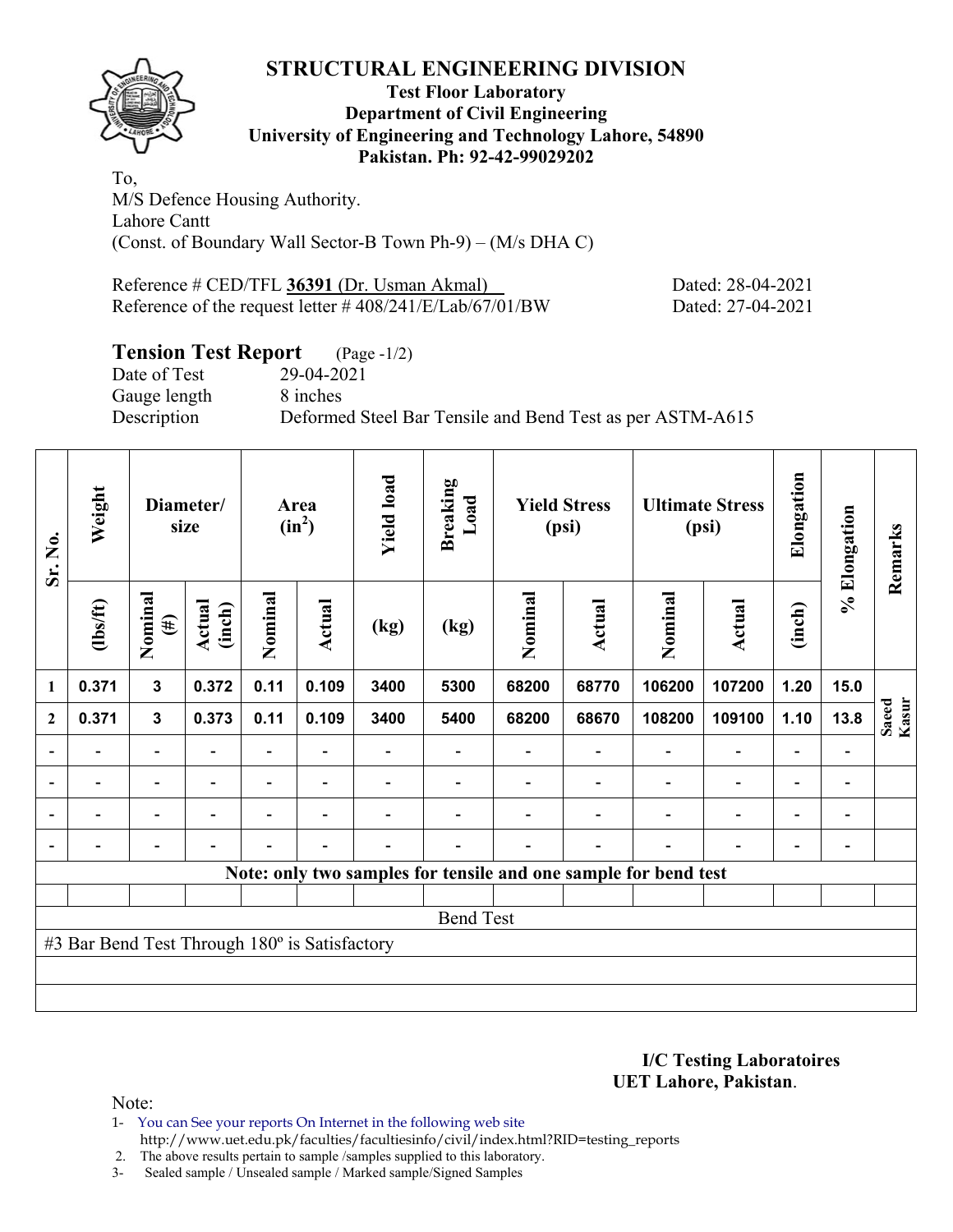

#### **Test Floor Laboratory Department of Civil Engineering University of Engineering and Technology Lahore, 54890 Pakistan. Ph: 92-42-99029202**

To, M/S Defence Housing Authority. Lahore Cantt (Const. of Screening Chamber Sector-Q Ph-VII) – (M/s DHA C)

Reference # CED/TFL 36391 (Dr. Usman Akmal) Dated: 28-04-2021 Reference of the request letter # 408/241/E/Lab/66/01/Q Dated: 27-04-2021

## **Tension Test Report** (Page -1/2)

Date of Test 29-04-2021 Gauge length 8 inches

Description Deformed Steel Bar Tensile and Bend Test as per ASTM-A615

| Sr. No.        | Weight<br>Diameter/<br>size                   |                          |                          | Area<br>$(in^2)$         |                | <b>Yield load</b> | <b>Breaking</b><br>Load | <b>Yield Stress</b><br>(psi) |                |                                                                 | <b>Ultimate Stress</b><br>(psi) | Elongation               | % Elongation                 | Remarks        |
|----------------|-----------------------------------------------|--------------------------|--------------------------|--------------------------|----------------|-------------------|-------------------------|------------------------------|----------------|-----------------------------------------------------------------|---------------------------------|--------------------------|------------------------------|----------------|
| 1              | $\frac{2}{10}$                                | Nominal<br>$(\#)$        | Actual<br>(inch)         | Nominal                  | Actual         | (kg)              | (kg)                    | Nominal                      | Actual         | Nominal                                                         | Actual                          | (inch)                   |                              |                |
|                | 0.373                                         | $\mathbf{3}$             | 0.374                    | 0.11                     | 0.110          | 3400              | 5300                    | 68200                        | 68300          | 106200                                                          | 106500                          | 1.10                     | 13.8                         |                |
| $\overline{2}$ | 0.371                                         | $\mathbf{3}$             | 0.373                    | 0.11                     | 0.109          | 3400              | 5300                    | 68200                        | 68770          | 106200                                                          | 107200                          | 1.00                     | 12.5                         | Kasur<br>Saeed |
|                |                                               | $\overline{\phantom{0}}$ |                          | $\overline{\phantom{0}}$ |                |                   |                         |                              |                |                                                                 | $\qquad \qquad \blacksquare$    | $\overline{\phantom{0}}$ |                              |                |
|                | $\overline{\phantom{0}}$                      | $\overline{\phantom{a}}$ |                          |                          | ٠              |                   |                         |                              |                |                                                                 | $\qquad \qquad \blacksquare$    | $\overline{a}$           | $\qquad \qquad \blacksquare$ |                |
|                | $\blacksquare$                                | $\overline{\phantom{a}}$ | $\overline{\phantom{0}}$ | Ξ.                       | $\blacksquare$ |                   |                         |                              | $\blacksquare$ | $\blacksquare$                                                  | $\overline{a}$                  | $\blacksquare$           | $\overline{\phantom{0}}$     |                |
|                | $\blacksquare$                                | $\overline{\phantom{a}}$ |                          |                          | ۰              |                   |                         |                              | $\blacksquare$ | ۰                                                               | $\overline{\phantom{0}}$        | $\overline{\phantom{a}}$ | $\blacksquare$               |                |
|                |                                               |                          |                          |                          |                |                   |                         |                              |                | Note: only two samples for tensile and one sample for bend test |                                 |                          |                              |                |
|                |                                               |                          |                          |                          |                |                   |                         |                              |                |                                                                 |                                 |                          |                              |                |
|                |                                               |                          |                          |                          |                |                   | <b>Bend Test</b>        |                              |                |                                                                 |                                 |                          |                              |                |
|                | #3 Bar Bend Test Through 180° is Satisfactory |                          |                          |                          |                |                   |                         |                              |                |                                                                 |                                 |                          |                              |                |
|                |                                               |                          |                          |                          |                |                   |                         |                              |                |                                                                 |                                 |                          |                              |                |
|                |                                               |                          |                          |                          |                |                   |                         |                              |                |                                                                 |                                 |                          |                              |                |

**I/C Testing Laboratoires UET Lahore, Pakistan**.

Note:

1- You can See your reports On Internet in the following web site http://www.uet.edu.pk/faculties/facultiesinfo/civil/index.html?RID=testing\_reports

2. The above results pertain to sample /samples supplied to this laboratory.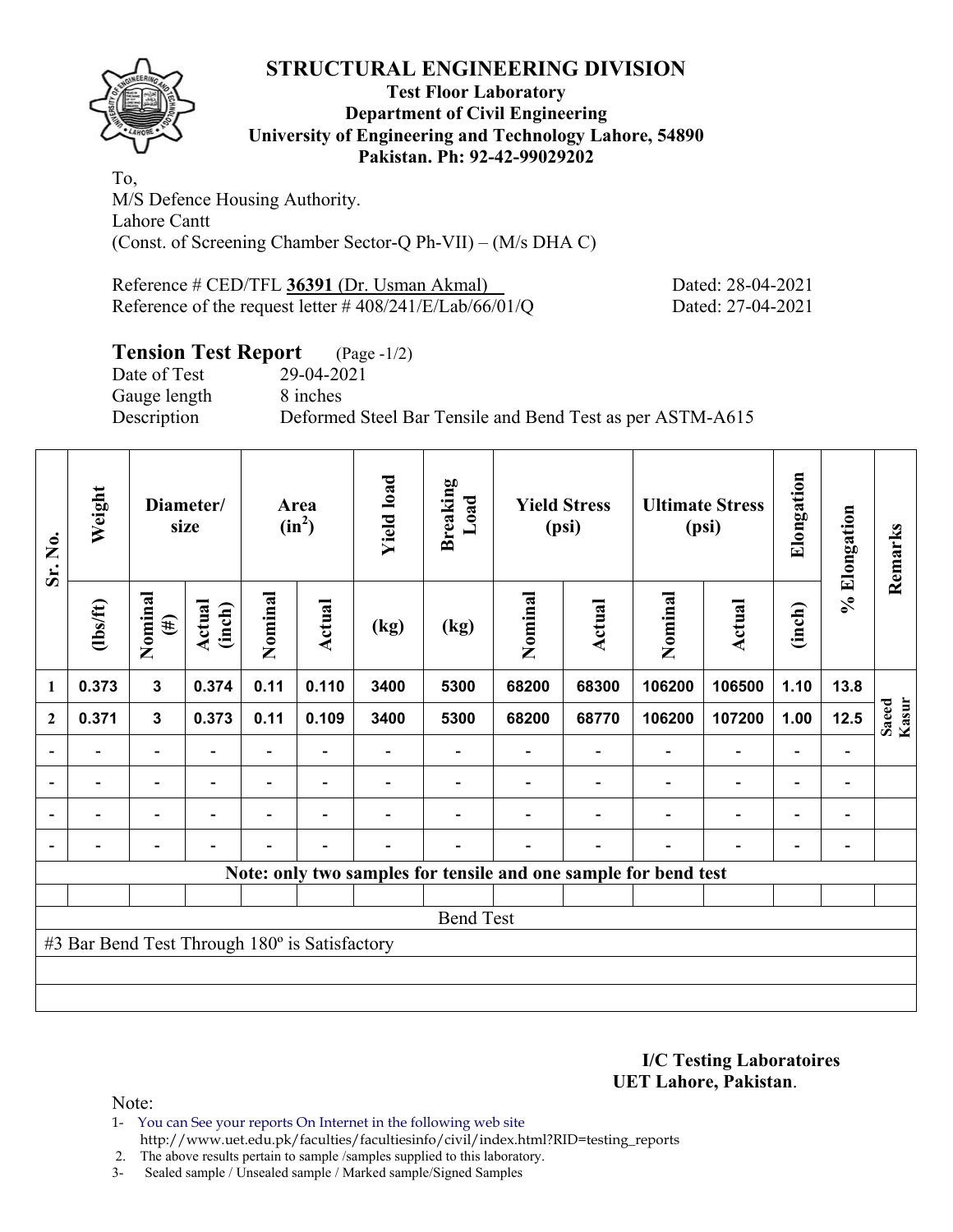

#### **Test Floor Laboratory Department of Civil Engineering University of Engineering and Technology Lahore, 54890 Pakistan. Ph: 92-42-99029202**

To, Sub Divisional Officer, (Buildings) Sub Division Ferozewala (Construction of Judicial Academy at Lahore Kala Shah Kaku, Lahore)(Group - I, Phase -II) (Gymnasium) Reference # CED/TFL **36392** (Dr. Usman Akmal) Dated: 28-04-2021 Reference of the request letter # 1012/F Dated: 19-04-2021

## **Tension Test Report** (Page -1/1)

Gauge length 8 inches

Date of Test 29-04-2021

Description Deformed Steel Bar Tensile and Bend Test as per ASTM-A615

| Sr. No.                  | Weight                                              |                          | Diameter/<br><b>Size</b><br>(inch) |         | Area<br>$(in^2)$         | <b>Yield load</b> | <b>Breaking</b><br>Load                                         |         | <b>Yield Stress</b><br>(psi) |                          | <b>Ultimate Stress</b><br>(psi) | Elongation               | % Elongation                 | Remarks      |
|--------------------------|-----------------------------------------------------|--------------------------|------------------------------------|---------|--------------------------|-------------------|-----------------------------------------------------------------|---------|------------------------------|--------------------------|---------------------------------|--------------------------|------------------------------|--------------|
|                          | $\frac{2}{10}$                                      | Nominal                  | Actual                             | Nominal | Actual                   | (kg)              | (kg)                                                            | Nominal | Actual                       | Nominal                  | <b>Actual</b>                   | (inch)                   |                              |              |
| $\mathbf{1}$             | 0.384                                               | 3/8                      | 0.379                              | 0.11    | 0.113                    | 3300              | 4700                                                            | 66200   | 64360                        | 94200                    | 91700                           | 1.40                     | 17.5                         |              |
| $\boldsymbol{2}$         | 0.384                                               | 3/8                      | 0.379                              | 0.11    | 0.113                    | 3300              | 4700                                                            | 66200   | 64410                        | 94200                    | 91800                           | 1.40                     | 17.5                         |              |
| $\blacksquare$           |                                                     | $\overline{\phantom{0}}$ |                                    |         |                          |                   |                                                                 |         |                              |                          | $\overline{\phantom{0}}$        | $\overline{a}$           |                              | $\mathbf{v}$ |
| $\overline{\phantom{a}}$ |                                                     | $\overline{\phantom{a}}$ |                                    |         | $\overline{\phantom{0}}$ |                   |                                                                 |         |                              | $\blacksquare$           | $\overline{\phantom{a}}$        | $\overline{\phantom{a}}$ | $\overline{\phantom{0}}$     |              |
| $\overline{\phantom{a}}$ | $\blacksquare$                                      | $\overline{\phantom{0}}$ | ۰                                  | -       | $\overline{\phantom{0}}$ |                   |                                                                 |         |                              | $\overline{\phantom{0}}$ | $\overline{a}$                  | $\qquad \qquad -$        | $\qquad \qquad \blacksquare$ |              |
| $\blacksquare$           |                                                     | $\blacksquare$           | $\blacksquare$                     |         | $\blacksquare$           |                   |                                                                 |         | $\blacksquare$               |                          | $\overline{\phantom{0}}$        | ۰                        |                              |              |
|                          |                                                     |                          |                                    |         |                          |                   | Note: only two samples for tensile and one sample for bend test |         |                              |                          |                                 |                          |                              |              |
|                          |                                                     |                          |                                    |         |                          |                   |                                                                 |         |                              |                          |                                 |                          |                              |              |
|                          |                                                     |                          |                                    |         |                          |                   | <b>Bend Test</b>                                                |         |                              |                          |                                 |                          |                              |              |
|                          | 3/8" Dia Bar Bend Test Through 180° is Satisfactory |                          |                                    |         |                          |                   |                                                                 |         |                              |                          |                                 |                          |                              |              |
|                          |                                                     |                          |                                    |         |                          |                   |                                                                 |         |                              |                          |                                 |                          |                              |              |
|                          |                                                     |                          |                                    |         |                          |                   |                                                                 |         |                              |                          |                                 |                          |                              |              |

#### **I/C Testing Laboratoires UET Lahore, Pakistan**.

Note:

1- You can See your reports On Internet in the following web site http://www.uet.edu.pk/faculties/facultiesinfo/civil/index.html?RID=testing\_reports

2. The above results pertain to sample /samples supplied to this laboratory.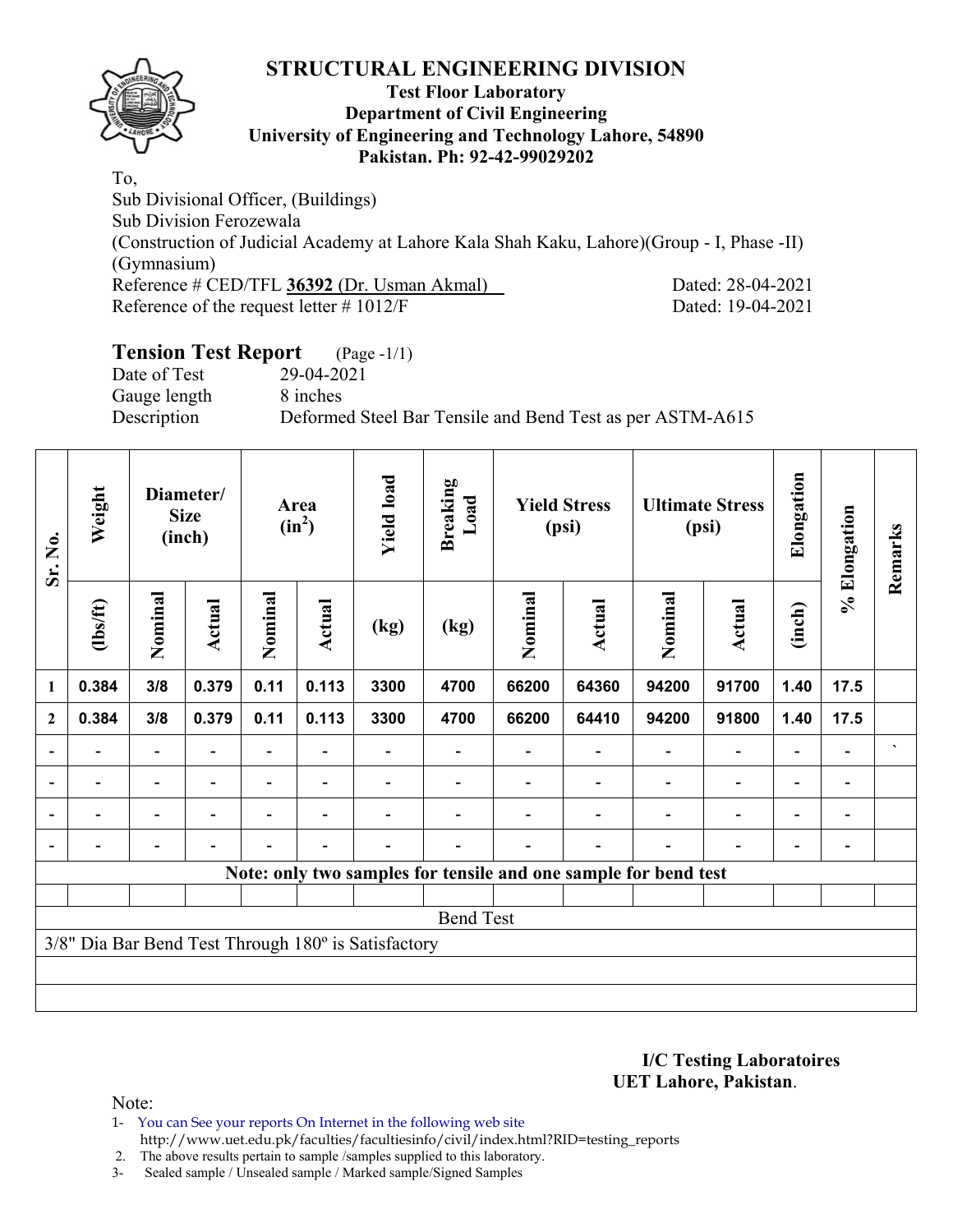

#### **Test Floor Laboratory Department of Civil Engineering University of Engineering and Technology Lahore, 54890 Pakistan. Ph: 92-42-99029202**

To, Assistant Director-I Building Research Station Lahore (M/s Kamran Steel Re-Rolling Mills (Pvt) Ltd., Lahore)

Reference # CED/TFL **36393** (Dr. Usman Akmal) Dated: 28-04-2021 Reference of the request letter # 154-R/1068 Dated: 27-04-2021

## **Tension Test Report** (Page -1/1) Date of Test 29-04-2021 Gauge length 8 inches Description Deformed Steel Bar Tensile and Bend Test as per ASTM-A615

| Sr. No.        | Weight                                        |                   | Diameter/<br>size       |                | Area<br>$(in^2)$ | <b>Yield load</b> | <b>Breaking</b><br>Load |         | <b>Yield Stress</b><br>(psi)                                   |         | <b>Ultimate Stress</b><br>(psi) | Elongation | % Elongation             | Remarks |
|----------------|-----------------------------------------------|-------------------|-------------------------|----------------|------------------|-------------------|-------------------------|---------|----------------------------------------------------------------|---------|---------------------------------|------------|--------------------------|---------|
| $\mathbf{1}$   | $\frac{2}{10}$                                | Nominal<br>$(\#)$ | <b>Actual</b><br>(inch) | Nominal        | Actual           | (kg)              | (kg)                    | Nominal | Actual                                                         | Nominal | <b>Actual</b>                   | (inch)     |                          |         |
|                | 0.370                                         | $\overline{3}$    | 0.372                   | 0.11           | 0.109            | 3100              | 4600                    | 62200   | 62810                                                          | 92200   | 93200                           | 1.50       | 18.8                     |         |
| $\blacksquare$ |                                               | $\blacksquare$    |                         |                |                  |                   |                         |         |                                                                |         |                                 |            |                          |         |
| $\blacksquare$ |                                               |                   |                         |                |                  |                   |                         |         |                                                                |         |                                 |            |                          |         |
|                |                                               | $\blacksquare$    |                         | $\blacksquare$ |                  |                   |                         |         |                                                                |         | $\blacksquare$                  | ۰          |                          |         |
|                |                                               | $\blacksquare$    |                         |                | $\blacksquare$   |                   |                         |         |                                                                |         |                                 |            |                          |         |
|                |                                               | -                 |                         |                |                  |                   |                         |         |                                                                |         |                                 | ٠          | $\overline{\phantom{0}}$ |         |
|                |                                               |                   |                         |                |                  |                   |                         |         | Note: only one sample for tensile and one sample for bend test |         |                                 |            |                          |         |
|                |                                               |                   |                         |                |                  |                   |                         |         |                                                                |         |                                 |            |                          |         |
|                |                                               |                   |                         |                |                  |                   | <b>Bend Test</b>        |         |                                                                |         |                                 |            |                          |         |
|                | #3 Bar Bend Test Through 180° is Satisfactory |                   |                         |                |                  |                   |                         |         |                                                                |         |                                 |            |                          |         |
|                |                                               |                   |                         |                |                  |                   |                         |         |                                                                |         |                                 |            |                          |         |
|                |                                               |                   |                         |                |                  |                   |                         |         |                                                                |         |                                 |            |                          |         |

**I/C Testing Laboratoires UET Lahore, Pakistan**.

Note:

- 1- You can See your reports On Internet in the following web site http://www.uet.edu.pk/faculties/facultiesinfo/civil/index.html?RID=testing\_reports
- 2. The above results pertain to sample /samples supplied to this laboratory.
- 3- Sealed sample / Unsealed sample / Marked sample/Signed Samples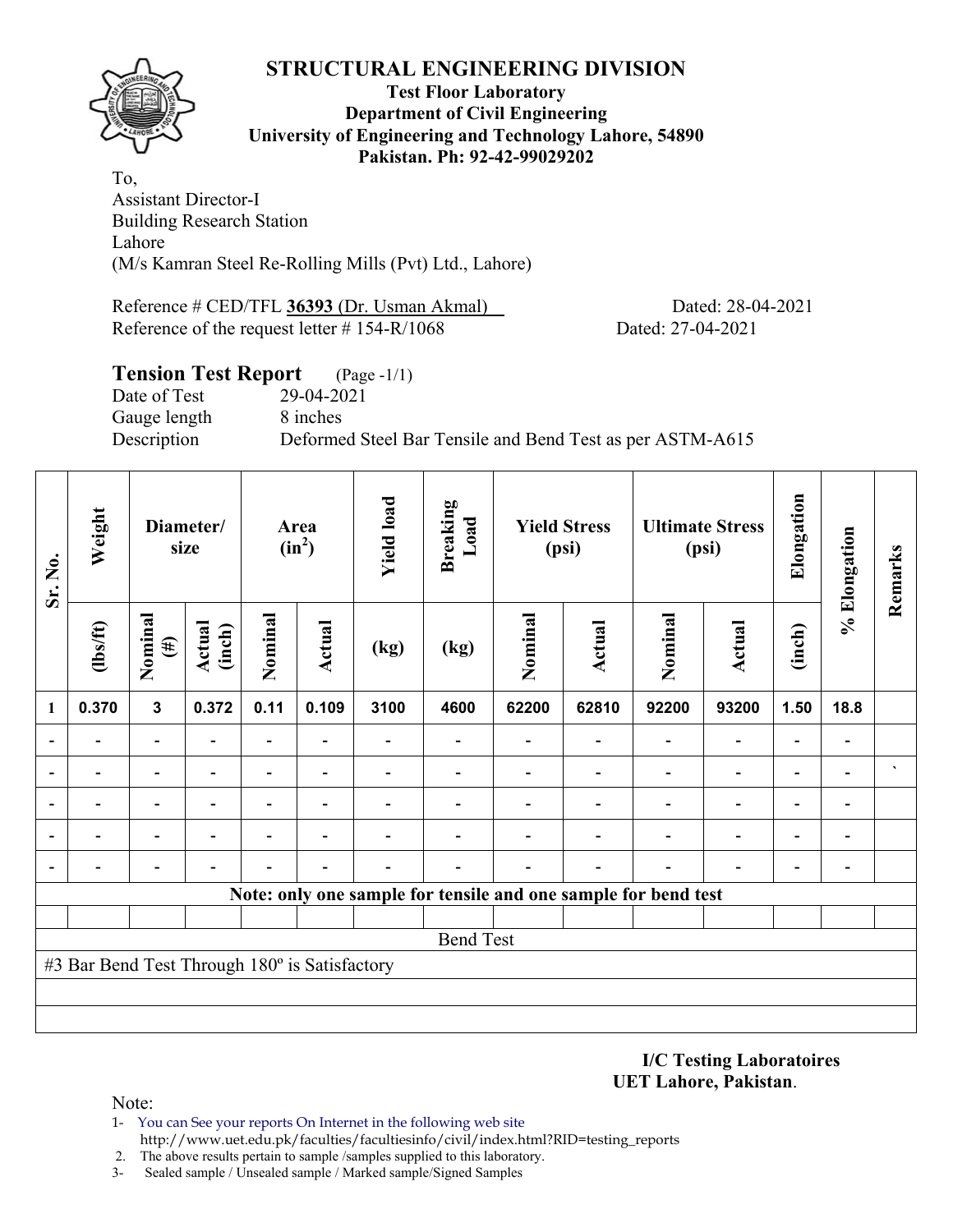

#### **Test Floor Laboratory Department of Civil Engineering University of Engineering and Technology Lahore, 54890 Pakistan. Ph: 92-42-99029202**

To, Dy Director (Engineering)

Rawalpindi Development Authority

Construction/ Widening & Improvement of Dry Port Road from Raheemaabad Flyover at Airport to Welfare Complex via Chakalal Railway Station & Shell Depot, Rawalpindi

Reference # CED/TFL **36395** (Dr. Usman Akmal) Dated: 28-04-2021 Reference of the request letter # RDA/DD/214/Rwp Dated: 20-04-2021

## **Tension Test Report** (Page -1/1) Date of Test 29-04-2021 Gauge length 8 inches Description Deformed Steel Bar Tensile and Bend Test as per ASTM-A615

| Sr. No.      | Weight                                                            | Diameter/<br>size |                         | Area<br>$(in^2)$         |                | <b>Yield load</b> | <b>Breaking</b><br>Load | <b>Yield Stress</b><br>(psi) |        | <b>Ultimate Stress</b><br>(psi) |                          | Elongation | % Elongation | Remarks |
|--------------|-------------------------------------------------------------------|-------------------|-------------------------|--------------------------|----------------|-------------------|-------------------------|------------------------------|--------|---------------------------------|--------------------------|------------|--------------|---------|
|              | $\frac{2}{10}$                                                    | Nominal<br>$(\#)$ | <b>Actual</b><br>(inch) | Nominal                  | <b>Actual</b>  | (kg)              | (kg)                    | Nominal                      | Actual | Nominal                         | <b>Actual</b>            | (inch)     |              |         |
| 1            | 0.367                                                             | $\mathbf{3}$      | 0.371                   | 0.11                     | 0.108          | 2900              | 4500                    | 58200                        | 59250  | 90200                           | 92000                    | 1.30       | 16.3         |         |
| $\mathbf{2}$ | 0.368                                                             | $\mathbf{3}$      | 0.371                   | 0.11                     | 0.108          | 2900              | 4600                    | 58200                        | 59070  | 92200                           | 93700                    | 1.50       | 18.8         |         |
| 3            | 0.365                                                             | 3                 | 0.370                   | 0.11                     | 0.107          | 2900              | 4500                    | 58200                        | 59600  | 90200                           | 92500                    | 1.40       | 17.5         |         |
|              |                                                                   | $\blacksquare$    |                         |                          |                |                   |                         |                              |        |                                 | $\overline{\phantom{0}}$ |            |              |         |
|              |                                                                   |                   |                         | $\overline{\phantom{0}}$ | $\blacksquare$ |                   |                         |                              |        |                                 | $\overline{\phantom{0}}$ |            |              |         |
|              |                                                                   |                   |                         |                          |                |                   |                         |                              |        |                                 |                          |            |              |         |
|              | Note: only three samples for tensile and one sample for bend test |                   |                         |                          |                |                   |                         |                              |        |                                 |                          |            |              |         |
|              |                                                                   |                   |                         |                          |                |                   |                         |                              |        |                                 |                          |            |              |         |
|              | <b>Bend Test</b>                                                  |                   |                         |                          |                |                   |                         |                              |        |                                 |                          |            |              |         |
|              | #3 Bar Bend Test Through 180° is Satisfactory                     |                   |                         |                          |                |                   |                         |                              |        |                                 |                          |            |              |         |
|              |                                                                   |                   |                         |                          |                |                   |                         |                              |        |                                 |                          |            |              |         |
|              |                                                                   |                   |                         |                          |                |                   |                         |                              |        |                                 |                          |            |              |         |

**I/C Testing Laboratoires UET Lahore, Pakistan**.

Note:

- 1- You can See your reports On Internet in the following web site http://www.uet.edu.pk/faculties/facultiesinfo/civil/index.html?RID=testing\_reports
- 2. The above results pertain to sample /samples supplied to this laboratory.
- 3- Sealed sample / Unsealed sample / Marked sample/Signed Samples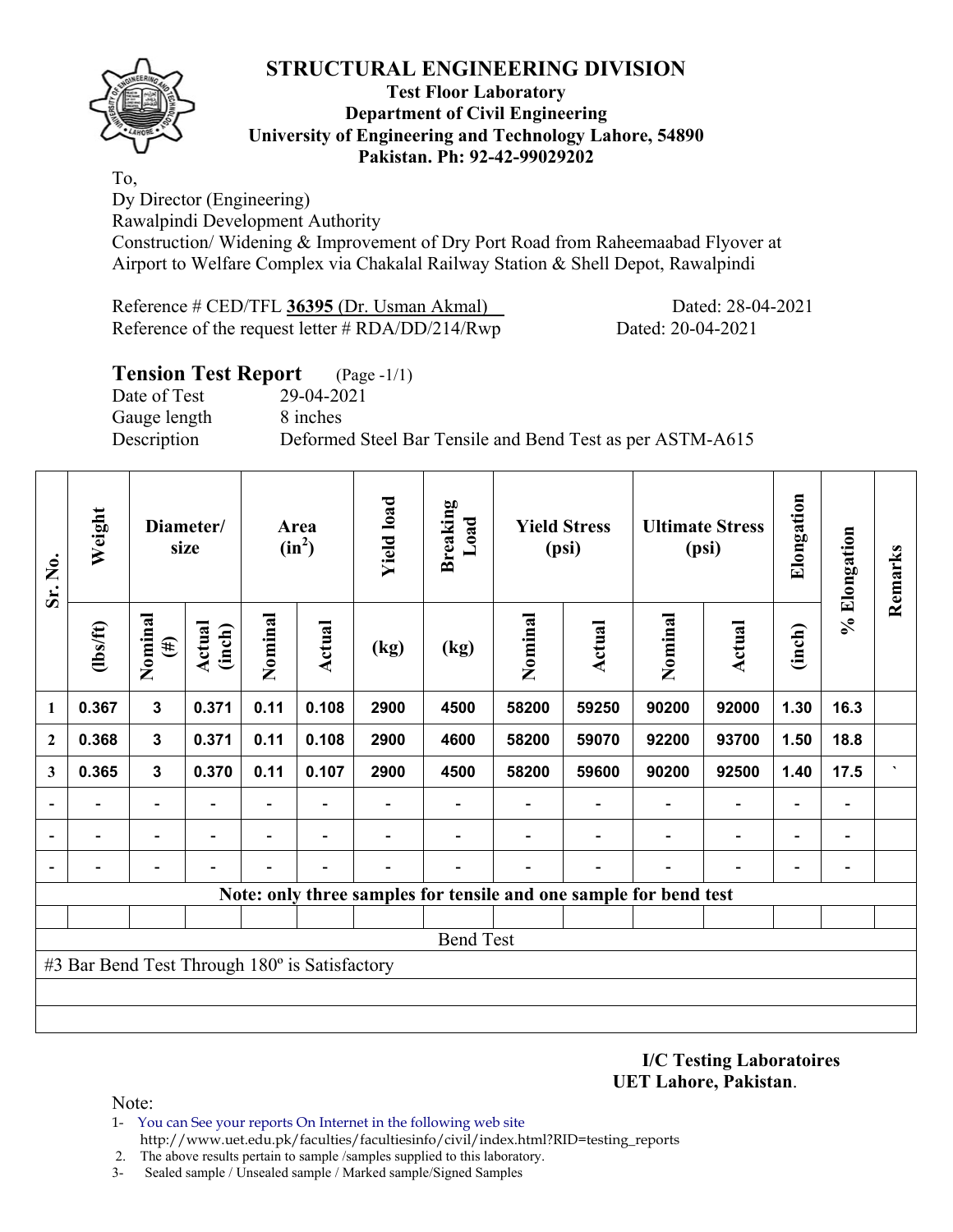

#### **Test Floor Laboratory Department of Civil Engineering University of Engineering and Technology Lahore, 54890 Pakistan. Ph: 92-42-99029202**

To, Assistant Project Director PMU-SBP (North), Rawalpindi (Construction of Tehsil Sports Complex Pind Dadan Khan Jhelum (GS # 155))

| Reference # CED/TFL 36396 (Dr. Usman Akmal)                  | Dated: 28-04-2021 |
|--------------------------------------------------------------|-------------------|
| Reference of the request letter $\#$ ADP/PMU/SBP/RWP/21/1075 | Dated: 17-04-2021 |

## **Tension Test Report** (Page -1/1)

Date of Test 29-04-2021 Gauge length 8 inches

Description Deformed Steel Bar Tensile and Bend Test as per ASTM-A615

| Sr. No.                  | Weight         | Diameter/<br><b>Size</b><br>(inch) |                          | Area<br>$(in^2)$         |                          | <b>Yield load</b>                                   | <b>Breaking</b><br>Load | <b>Yield Stress</b><br>(psi) |                                                                 | <b>Ultimate Stress</b><br>(psi) |                | Elongation               | % Elongation             | Remarks        |
|--------------------------|----------------|------------------------------------|--------------------------|--------------------------|--------------------------|-----------------------------------------------------|-------------------------|------------------------------|-----------------------------------------------------------------|---------------------------------|----------------|--------------------------|--------------------------|----------------|
|                          | (1bs/ft)       | Nominal                            | Actual                   | Nominal                  | <b>Actual</b>            | (kg)                                                | (kg)                    | Nominal                      | Actual                                                          | Nominal                         | <b>Actual</b>  | (inch)                   |                          |                |
| 1                        | 0.362          | 3/8                                | 0.368                    | 0.11                     | 0.106                    | 3700                                                | 4800                    | 74200                        | 76600                                                           | 96200                           | 99400          | 1.00                     | 12.5                     |                |
| $\mathbf{2}$             | 0.376          | 3/8                                | 0.375                    | 0.11                     | 0.110                    | 3600                                                | 4700                    | 72200                        | 71840                                                           | 94200                           | 93800          | 0.90                     | 11.3                     |                |
| $\overline{a}$           |                | -                                  |                          |                          |                          |                                                     |                         |                              |                                                                 |                                 | $\blacksquare$ | $\blacksquare$           |                          | $\blacksquare$ |
| $\overline{\phantom{0}}$ | -              | $\blacksquare$                     | $\overline{\phantom{0}}$ | $\overline{\phantom{0}}$ |                          |                                                     |                         |                              |                                                                 |                                 | $\overline{a}$ | $\overline{\phantom{0}}$ | $\overline{\phantom{a}}$ |                |
|                          | $\blacksquare$ | Ξ.                                 | ۰                        | $\blacksquare$           | $\blacksquare$           |                                                     |                         |                              |                                                                 | $\blacksquare$                  | $\blacksquare$ | $\overline{\phantom{0}}$ | $\blacksquare$           |                |
|                          |                | -                                  | $\overline{a}$           |                          | $\overline{\phantom{a}}$ |                                                     |                         |                              |                                                                 |                                 |                |                          |                          |                |
|                          |                |                                    |                          |                          |                          |                                                     |                         |                              | Note: only two samples for tensile and one sample for bend test |                                 |                |                          |                          |                |
|                          |                |                                    |                          |                          |                          |                                                     |                         |                              |                                                                 |                                 |                |                          |                          |                |
|                          |                |                                    |                          |                          |                          |                                                     | <b>Bend Test</b>        |                              |                                                                 |                                 |                |                          |                          |                |
|                          |                |                                    |                          |                          |                          | 3/8" Dia Bar Bend Test Through 180° is Satisfactory |                         |                              |                                                                 |                                 |                |                          |                          |                |
|                          |                |                                    |                          |                          |                          |                                                     |                         |                              |                                                                 |                                 |                |                          |                          |                |
|                          |                |                                    |                          |                          |                          |                                                     |                         |                              |                                                                 |                                 |                |                          |                          |                |

**I/C Testing Laboratoires UET Lahore, Pakistan**.

Note:

1- You can See your reports On Internet in the following web site http://www.uet.edu.pk/faculties/facultiesinfo/civil/index.html?RID=testing\_reports

2. The above results pertain to sample /samples supplied to this laboratory.